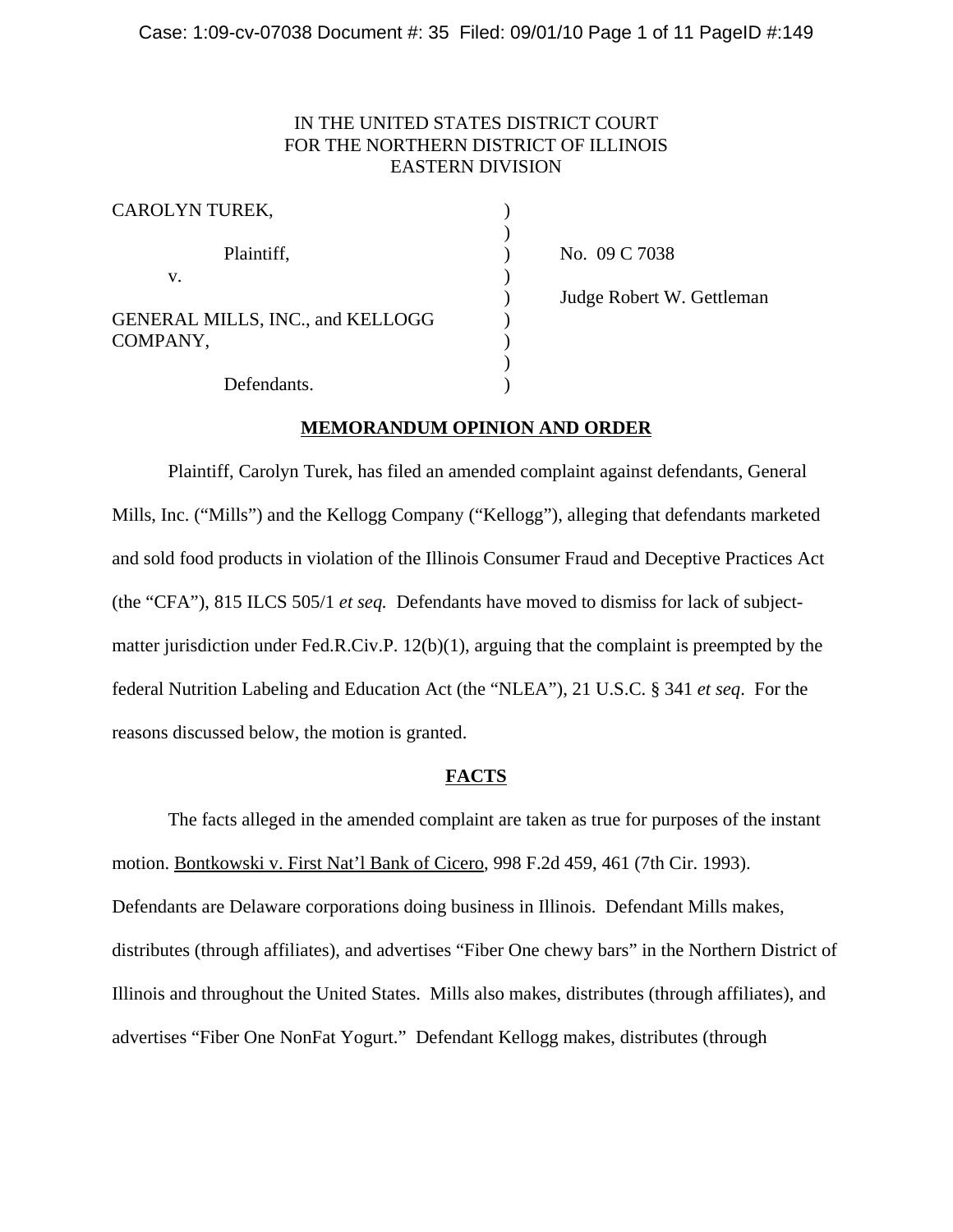#### Case: 1:09-cv-07038 Document #: 35 Filed: 09/01/10 Page 2 of 11 PageID #:150

affiliates), and advertises "Fiber Plus Antioxidants chewy bars" in the Northern District of Illinois and throughout the United States.

Defendant Mills operates the website www.fiberone.com. The website states that fiber is found in "foods like beans and other legumes, fruits, and oat products," as well as, "whole grain products . . . and vegetables." The fiber found in the foregoing foods consists of non-digestible carbohydrates that are intrinsic and intact (i.e., found naturally) in plants. Plaintiff refers to such fiber as "natural fiber." Fiber can also be composed of non-digestible carbohydrates that have been isolated, concentrated, and chemically extracted from various plant sources. Plaintiff refers to this type of fiber as "non-natural fiber."

Kellogg advertises its "Fiber One Antioxidants chewy bars" on the front of the box as having "35% of your daily fiber" per bar. Mills does the same, advertising its "Fiber One chewy bars" on the front of the box as having "35% of your daily fiber" per bar. The fronts of "Fiber One Nonfat Yogurt" boxes state there are 5 grams of fiber per serving. All the foregoing products contain chicory root extract, which is primarily inulin, a non-natural fiber. Chicory root extract is the first ingredient listed on the food labels on all the foregoing products. Current scientific evidence does not show that inulin's health benefits are equal to those of natural fiber.

Plaintiff alleges that defendants have "violated the [CFA] by failing to disclose to consumers that their chewy bars and yogurt contain non-natural fibers, and have not been shown by current scientific evidence to possess all of the health benefits of natural fibers." In her prayer for relief, plaintiff asks for compensatory damages and declaratory and injunctive relief, including an order directing defendants to engage in a corrective advertising campaign.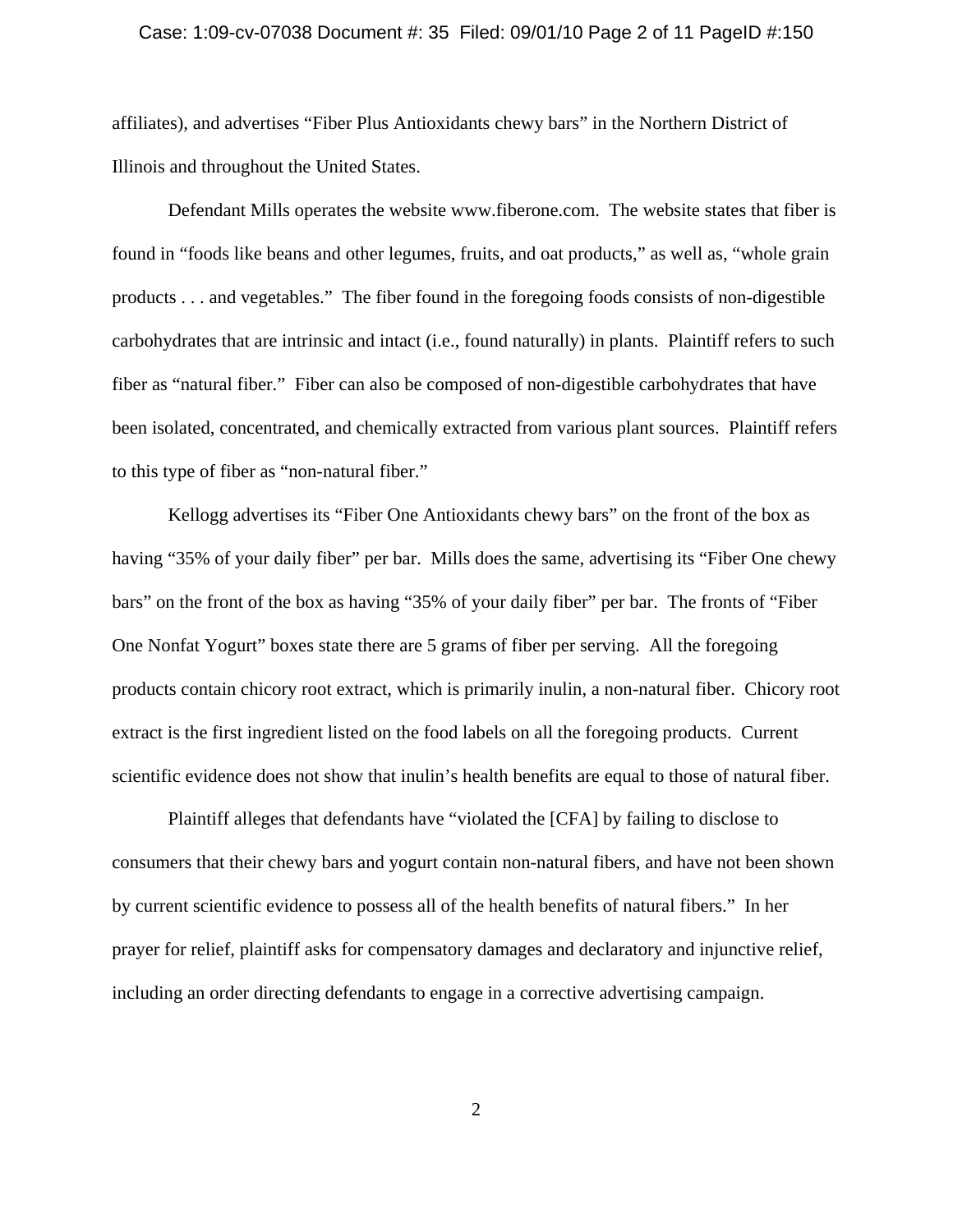#### **DISCUSSION**

## **Preemption**

Defendants argue that plaintiff's claim is expressly preempted by the federal Nutrition Labeling and Education Act (the "NLEA"), 21 U.S.C. § 341 *et seq*., which establishes a regulatory scheme for food labeling and prohibits any state requirements that are "not identical" to its requirements. 21 U.S.C. §§ 343-1(a)(4)-(5). Under the Supremacy Clause, federal law preempts state law where any of the three forms of preemption are found: (1) express preemption; (2) field preemption; and (3) and implied preemption. Hillsborough County, Florida v. Automated Med. Labs Inc., 471 U.S. 707, 713 (1985). When determining the existence of preemption, courts are guided by two major principles. Wyeth v. Levine, 129 S.Ct. 1187, 1194 (2009). First, "the purpose of Congress is the ultimate touchstone in every pre-emption case." Id. (quoting Medtronic, Inc. v. Lohr, 518 U.S. 470, 485 (1996)); Retail Clerks v. Schermerhorn, 375 U.S. 96, 103 (1963). Second, "in areas of traditional state regulation, we assume that a federal statute has not supplanted state law unless Congress has made such an intention clear and manifest." Bates v. Dow Agrosciences LLC, 544 U.S. 431, 449 (2005); Wyeth, 129 S.Ct. at 1194-95; Medtronic*,* 518 U.S. at 485; Rice v. Santa Fe Elevator Corp., 331 U.S. 218, 230 (1947). Accordingly, defendants' preemption arguments must overcome the presumption against preemption because food labeling has been an area historically governed by state law. Holk v. Snapple Beverage Corp., 575 F.3d 329, 335 (3rd Cir. 2009) (citing Plumley v. Massachusetts, 155 U.S. 461, 472 (1894)).

The Federal Food, Drug and Cosmetic Act (the "FDCA") governs labeling and related claims that can be made with respect to food, drugs, cosmetic products, and medical devices. 21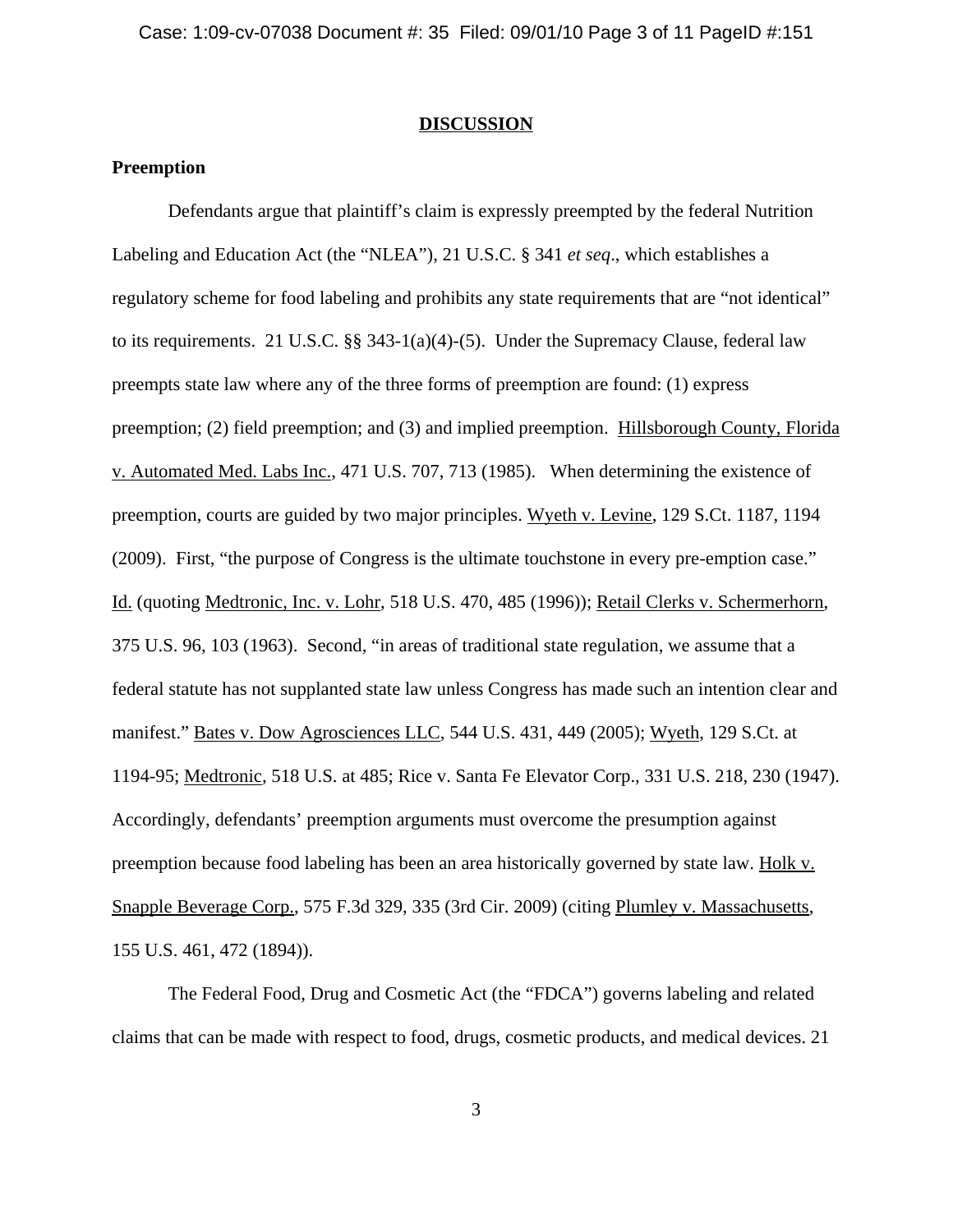U.S.C. § 301 *et seq*. The Food and Drug Administration (the "FDA") is an agency within the U.S. Department of Health and Human Services, responsible for regulating and supervising the safety and labeling of food, tobacco products, prescription and over-the-counter pharmaceutical drugs, and other products affecting public health. See generally Act of June 30, 1906, ch. 3915, 34 Stat. 768 (repealed and replaced by the FDCA, 21 U.S.C. § 301 *et seq*. (1938)) (creating the agency that would become the modern FDA). The FDCA authorizes the FDA to enforce its terms and issue further regulations in keeping with its framework. 21 U.S.C. § 371. The NLEA is a 1990 amendment to the FDCA, regulating nutrient content claims on food labels. 21 U.S.C. §§ 343(q), (r) . The NLEA provides that:

[N]o State or political subdivision of any State may directly or indirectly establish under any authority . . . any requirement for nutrition labeling of food that is not identical to the requirement of section  $343(q)$  of this title ... [or] any requirement respecting any claim of the type described in section  $343(r)(1)$  of this title, made in the label or labeling of food that is not identical to the requirement of section 343® this title. 21 U.S.C. §§ 343-1(a)(4)-(5).

These introductory words clearly establish the intent of Congress to preempt nonidentical requirements in the field of food labeling. See Vermont Pure Holdings, Ltd. v. Nestle Waters North America, Inc., 2006 WL 839486, at \*5 (D. Mass. 2006). The purpose of the NLEA, however, is not to preclude *all* state regulation of nutritional labeling, but to "prevent State and local governments from adopting inconsistent requirements with respect to the labeling of nutrients." H. REP. NO. 101-538, at 10 (1990). Moreover, Congress declared that the NLEA "shall not be construed to preempt any provision of State law, unless such provision is expressly preempted under section [343-1(a)] of the [FDCA]." Pub. L. No. 101-535, 104 Stat. 2353, 2364 (Nov. 8, 1990).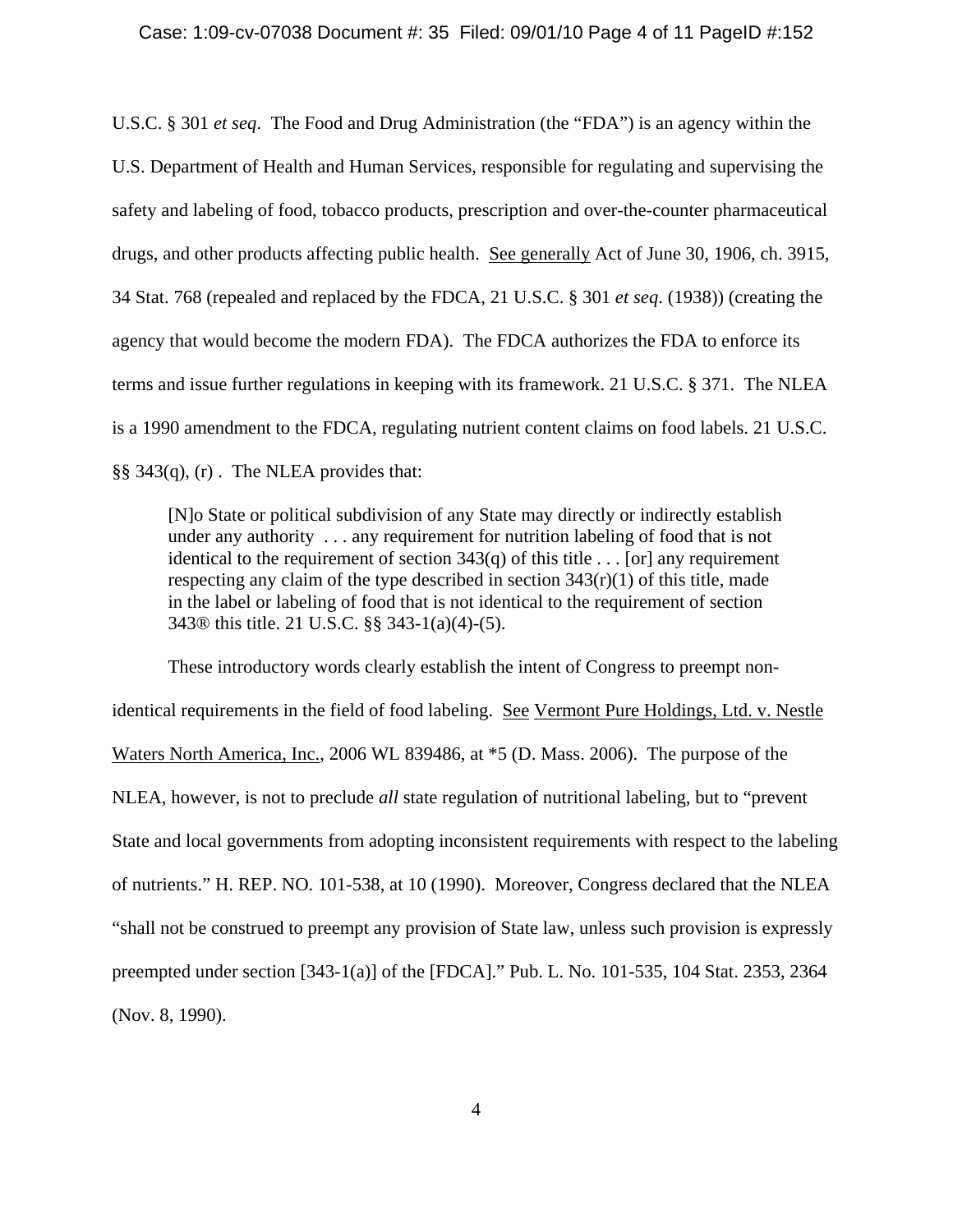## Case: 1:09-cv-07038 Document #: 35 Filed: 09/01/10 Page 5 of 11 PageID #:153

In Wyeth, the Court addressed drug labeling under the FDCA and held that state failureto-warn claims against the manufacturer of an antihistamine were not pre-empted by the FDCA. 129 S.Ct. at 1200. The Court noted that Congress' purpose was not to preempt state lawsuits with respect to drug labels. Id. "If Congress thought state-law suits posed an obstacle to its objectives, it surely would have enacted an express pre-emption provision at some point during FDCA's 70-year history." Id. The FDCA did not contain any express preemption provisions until the 1976 enactment of an express preemption provision relating to medical devices and the 1990 enactment of the NLEA relating to food labels. Id.; Holk, 575 F.3d at 337. Unlike the drug labeling at issue in Wyeth, there is an express preemption provision regarding the subject of the instant case, food labeling.

The NLEA prohibits non-identical "requirements." 21 U.S.C. §§ 343-1(a)(4)-(5). The term requirements "sweeps broadly." Cipollone v. Liggett Group Inc., 505 U.S. 504, 521 (1992). Requirements do not include an "occurrence that merely motivates an optional decision," such as a jury verdict that might induce a pesticide manufacturer to change its label, but requirements do include "positive enactments, such as statutes and regulations, as well as common-law duties" and judge-made rules. Bates, 544 U.S. at 443.

In Bates, the Court held that the Federal Insecticide, Fungicide, and Rodenticide Act ("FIFRA") did not automatically preempt state law claims for breach of express warranty and the Texas Deceptive Trade Practices Act. 544 U.S. at 443. FIFRA prohibits states from imposing any "requirements for labeling or packaging in addition to or different from those required under this subchapter." Id. The Court applied a two-part test to determine whether FIFRA preempted state actions to enforce pesticide labeling: (1) whether the requirement was for "labeling and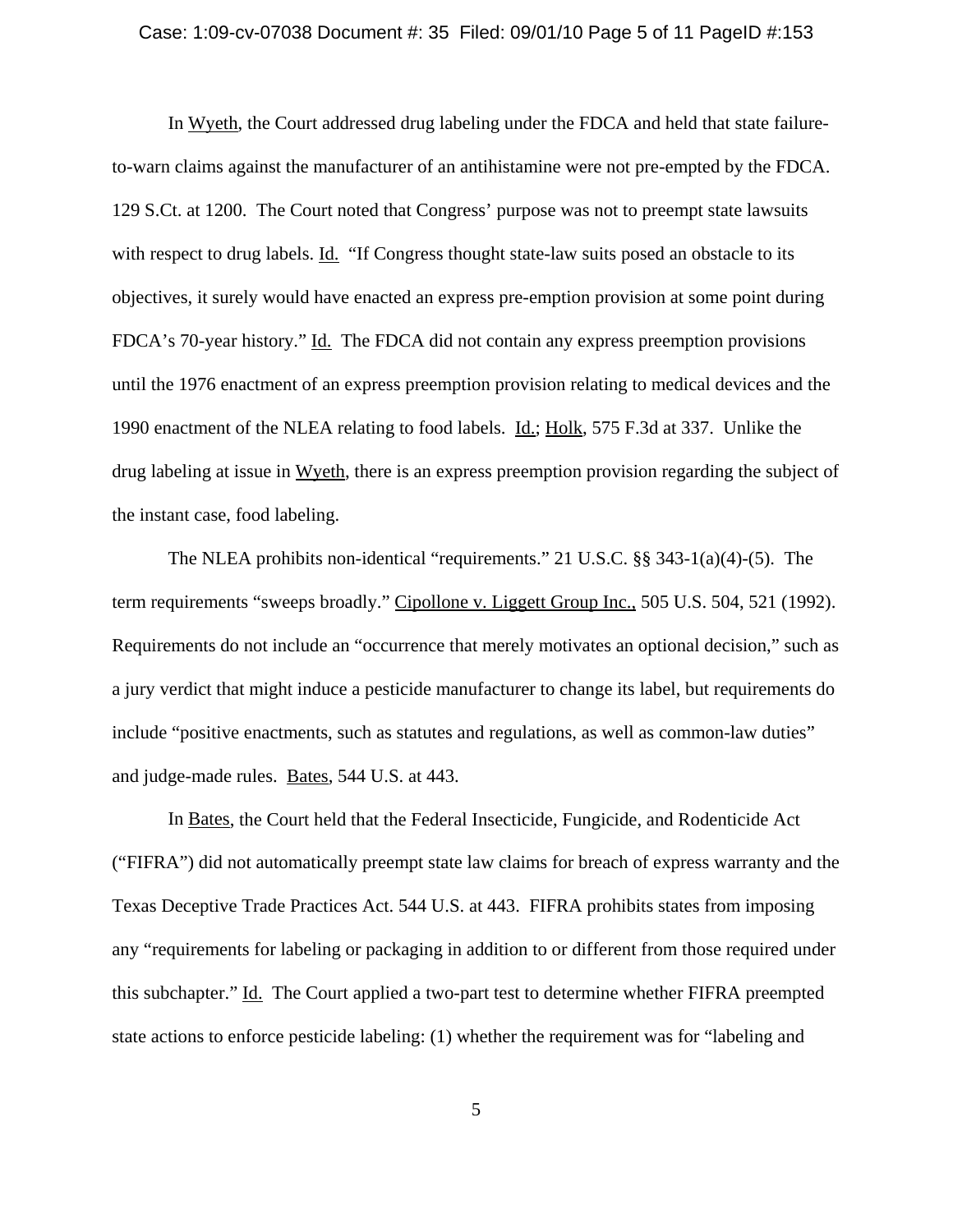### Case: 1:09-cv-07038 Document #: 35 Filed: 09/01/10 Page 6 of 11 PageID #:154

packaging;" and, if so, (2) whether it imposed a requirement "in addition to or different from those required" under the FIFRA. Id. at 443-44. In Bates, the Court found that petitioner's claims for defective design, defective manufacture, negligent testing, and breach of express warranty were not preempted because none of the common-law rules expressed in those claims requires that manufacturers label or package their products in any particular way. Id. 452-53. As discussed below, several courts have used the Bates test to determine the preemptive effect of NLEA.

In Reyes v. McDonald's Corp., 2006 WL 3253579 (N.D. Ill. 2006), the court applied the two-part Bates test and held that a CFA claim was preempted by NLEA to the extent that the plaintiff's action was not identical to the requirements of NLEA. After analyzing the language of NLEA, the court determined that state actions "seeking to enforce the exact terms of the NLEA" were not preempted and there is "no requirement under **Bates** that a state expressly adopt the exact language of the NLEA in order to allow a cause of action to proceed." Id. at \*6 (citing Bates, 544 U.S. at 447). The court concluded: "As long as Plaintiffs seek to enforce only the requirements of the NLEA, and nothing further, the holding of Bates leads to the conclusion that [an] Illinois CFA claim is not unilaterally preempted as [defendant] suggests." Reyes, 2006 WL 3253579, at  $*6$ . Ultimately, the court dismissed several counts that sought to recover under a broader definition of "misbranding" than provided for in NLEA, "resulting in an inconsistent standard for labeling." Id.

Other courts have also applied the Bates test to determine whether NLEA has preempted state-law claims. See Mills v. Giant of Maryland, L.L.C., 441 F. Supp. 2d 104, 108 (D.D.C. Aug. 2, 2006) (relying on the terms of the NLEA regulation in determining that a failure-to-warn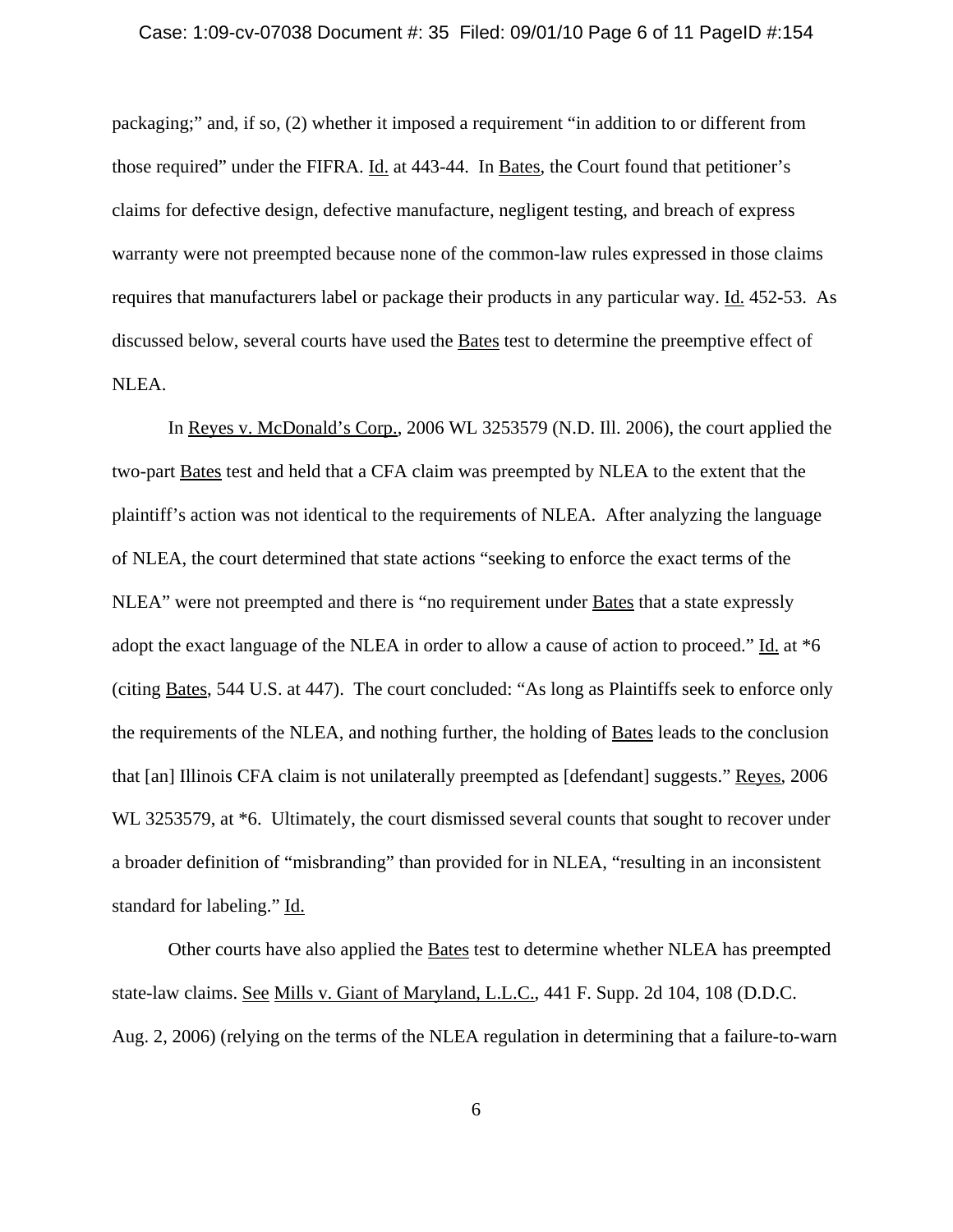### Case: 1:09-cv-07038 Document #: 35 Filed: 09/01/10 Page 7 of 11 PageID #:155

claim was preempted because it would result in an inconsistent standard); Vermont Pure Holdings, 2006 WL 839486, at \*15 (D. Mass. Mar. 28, 2006) (determining that a state quality claim regarding the label "pure" was not preempted by the NLEA because the NLEA sets forth no requirement regarding that term; and permitting a state claim regarding the term "spring water" in so far as it seeks to enforce identical requirements as the NLEA).

In the instant case, plaintiff's claims would require defendants to label their products in a particular way. Plaintiff does not allege that defendants violated the labeling requirements of the NLEA or that they failed to disclose the presence or amount of chicory root extract, inulin, in their products; instead, plaintiff alleges that defendants violated the CFA by failing to disclose that the fiber in their products is "non-natural" and that it does not contain certain health benefits. Additionally, plaintiff alleges that by describing the health benefits of fiber on a website, defendants are misleading consumers by labeling their products as containing "fiber." Plaintiff seeks declaratory relief and an injunction requiring defendants to engage in a corrective advertising campaign. These forms of relief do not merely induce defendants to change the labeling on their packages; they are requirements relating to the labeling of food.

Plaintiff argues that the NLEA does not govern front-of-package labeling and so the NLEA could not preempt plaintiff's claims against defendants for labeling their products as containing "fiber" on the fronts of packages. The NLEA, however, contains no such distinction. The term "labeling" encompasses "all labels and other written, printed or graphic matter ... accompanying such article." 21 U.S.C. § 321(m). The NLEA's nutrient content claims provision applies to a claim "made in the label or labeling of the food which expressly or by implication . . . . characterizes the level of any nutrient." FDA regulations further state that a nutrient content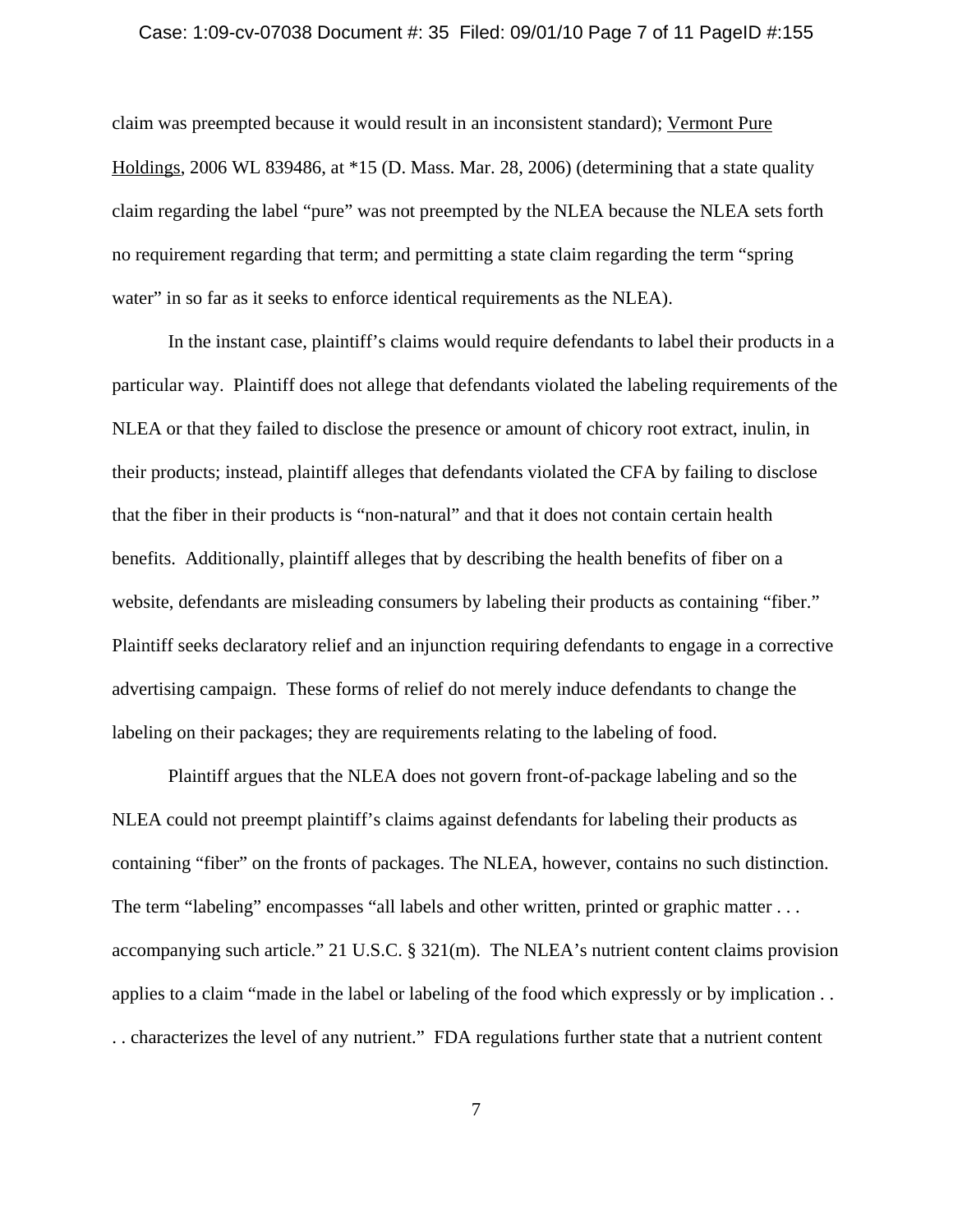### Case: 1:09-cv-07038 Document #: 35 Filed: 09/01/10 Page 8 of 11 PageID #:156

claim includes "any direct statement about the level (or range) of a nutrient in the food . . . or [a statement that impliedly describes] an ingredient in a manner that suggests that a nutrient is . . . present in a certain amount." 21 C.F.R. § 101.13(a)(1). Accordingly, the NLEA applies to statements defendants make on the front of packages as well as on the nutrition fact labels.

Consequently, the court must consider whether the requirements posed by the instant action are identical to the requirements in the NLEA. 21 U.S.C. §  $343(q)(1)(D)$  requires food labels to bear "nutrition information that provides . . . the amount of . . . dietary fiber . . . contained in each serving size or other unit of measure." Section 343(q) authorizes the Secretary of Health and Human Services to remove or add information relating to nutrients on food labels by regulation, if it will "assist consumers in maintaining healthy dietary practices." 21 U.S.C. §  $343(q)(2)$ . The NLEA also specifies what nutrient content and health claims can and cannot be made on labels, either expressly or by implication. 21 U.S.C.  $\S 343(r)(1)$ . Claims that a food is high in fiber may be made only if the food is also low in fat or if the label discloses total fat content in proximity to the fiber claim. 21 U.S.C.  $\S 343(r)(2)(A)(v)$ .

State laws may be preempted by federal regulations as well. Hillsborough County, 471 U.S. at 713. Federal regulations further specify how dietary fiber must be disclosed, distinguishing only between soluble and insoluble fiber. 21 C.F.R.  $\S$  101.9(a)(1); (c)(6)(i)(A)-(B). The regulations also determine what health claims may be made with respect to dietary fiber. See 21 C.F.R. § 101.76 (regulating claims on the relationship between reducing the risk of cancer and fiber containing grain products); 21 C.F.R. § 101.77 (regulating claims of the relationship between dietary fiber, particularly soluble fiber, from fruits, vegetables, and grain products and lowering the risk of heart disease); 21 C.F.R. § 101.81 (regulating claims of the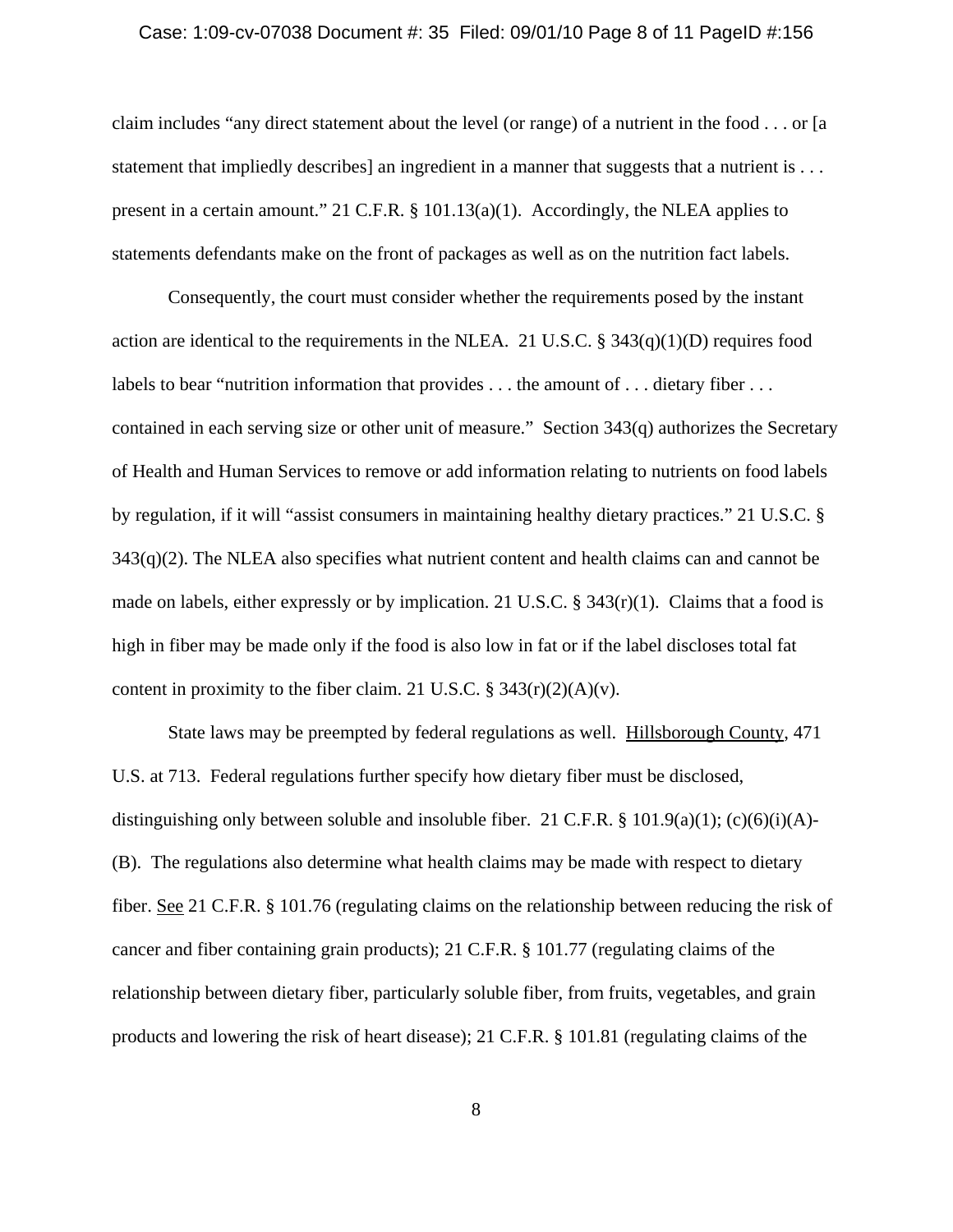#### Case: 1:09-cv-07038 Document #: 35 Filed: 09/01/10 Page 9 of 11 PageID #:157

relationship between soluble fiber from certain foods and reduction of risk of heart disease); 21 C.F.R. § 101.54(d)(1)-(2) (regulating labeling requirements for nutrient content claims "made with respect to the level of dietary fiber, that is, that the product is high in fiber, a good source of fiber, or that the food contains 'more' fiber"). Additionally, the nutrient inulin is recognized among "nonorganically produced agricultural products [that] may be used as ingredients in or on processed products labeled as 'organic'" 7 C.F.R. § 205.606

Courts interpreting the preemption provision of the NLEA have defined the term "identical" as language that is "substantially the same language as the comparable provision of the [FDCA], and that any difference does not result in the imposition of materially different requirements." Reyes, 2006 WL 3253579, at \*6; Vermont Pure, 2006 WL 839486, at \*5. Section 343-1(b) of the NLEA also provides a mechanism by which a state could impose requirements without violating the preemption provision:

Upon petition of a State or a political subdivision of a State, the Secretary may exempt from [the preemption provision] . . . any State or local requirement that . . . is designed to address a particular need for information which is not met by requirements of the sections referred to in subsection (a) of this section. 21 U.S.C. § 343-1(b).

In the instant case, the cited provisions support express preemption: (1) the preemption provision of the NLEA that establishes the clear and manifest intent of Congress to prohibit nonidentical food labeling requirements; (2) the substantive regulations relating to labeling items as containing fiber and the accompanying health claims; and (3) the regulations that allow using inulin in food products, labeling those products as fiber, and governing how such products may be labeled – with the term "organic," for example. Further, the only distinction the FDA currently makes between types of fiber is whether they are "soluble" or "insoluble."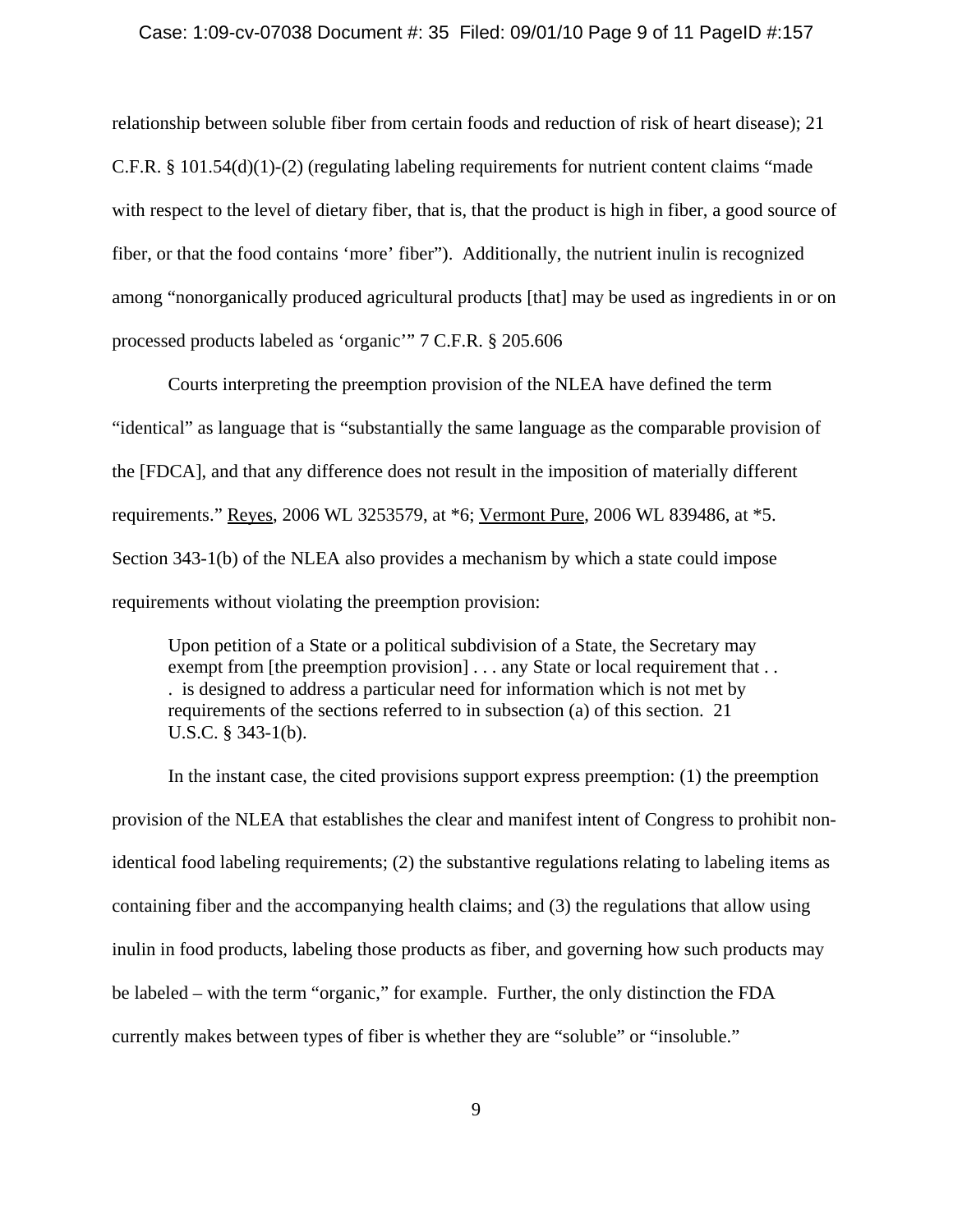### Case: 1:09-cv-07038 Document #: 35 Filed: 09/01/10 Page 10 of 11 PageID #:158

In Holk, the court determined that the NLEA did not preempt state consumer fraud actions brought against Snapple Beverage Corp. for the use of the term "natural" on its drink products. 575 F.3d at 342. The court noted that the FDA contained no requirement regarding the term "natural." Id. at 341. Further, the FDA stated that it declined to define "natural," because there were still "many facets of the issue that the agency will have to carefully consider if it undertakes a rulemaking to define the term 'natural.'" Food Labeling: Nutrient Content Claims, General Principles, Petitions, Definition of Terms; Definitions of Nutrient Content Claims for the Fat, Fatty Acid, and Cholesterol Content of Food, 58 Fed.Reg. 2,302, 2,407 (Jan. 6, 1993). The Holk court cited this to demonstrate the lack of deliberation and formality needed to create field or implied preemption. 575 F.3d at 341. Although the Holk court concluded that the manufacturer waived its express preemption argument, the court suggested that express preemption would fail because the consumer fraud action was not trespassing on federal regulations regarding nutrition labeling. 575 F.3d at 336, n. 3. The court noted an important distinction: the federal statute in question was a disclosure requirement (i.e., regulating what a company must put on its label regarding nutrition), whereas the consumer fraud action went to what a company could not put on its label for the purposes of commercial marketing. Id.

In the instant case, in contrast, plaintiff wants to change the labeling on defendants' products because she questions the nutritional science behind current disclosure requirements and not because of any fraudulent statements made for the purposes of commercial marketing. This court is addressing express preemption and must look to whether plaintiff's proposed requirements are identical to the current requirements. Clearly, new requirements that direct manufacturers to label certain fiber nutrients as "non-natural" and to disclose alleged lack of